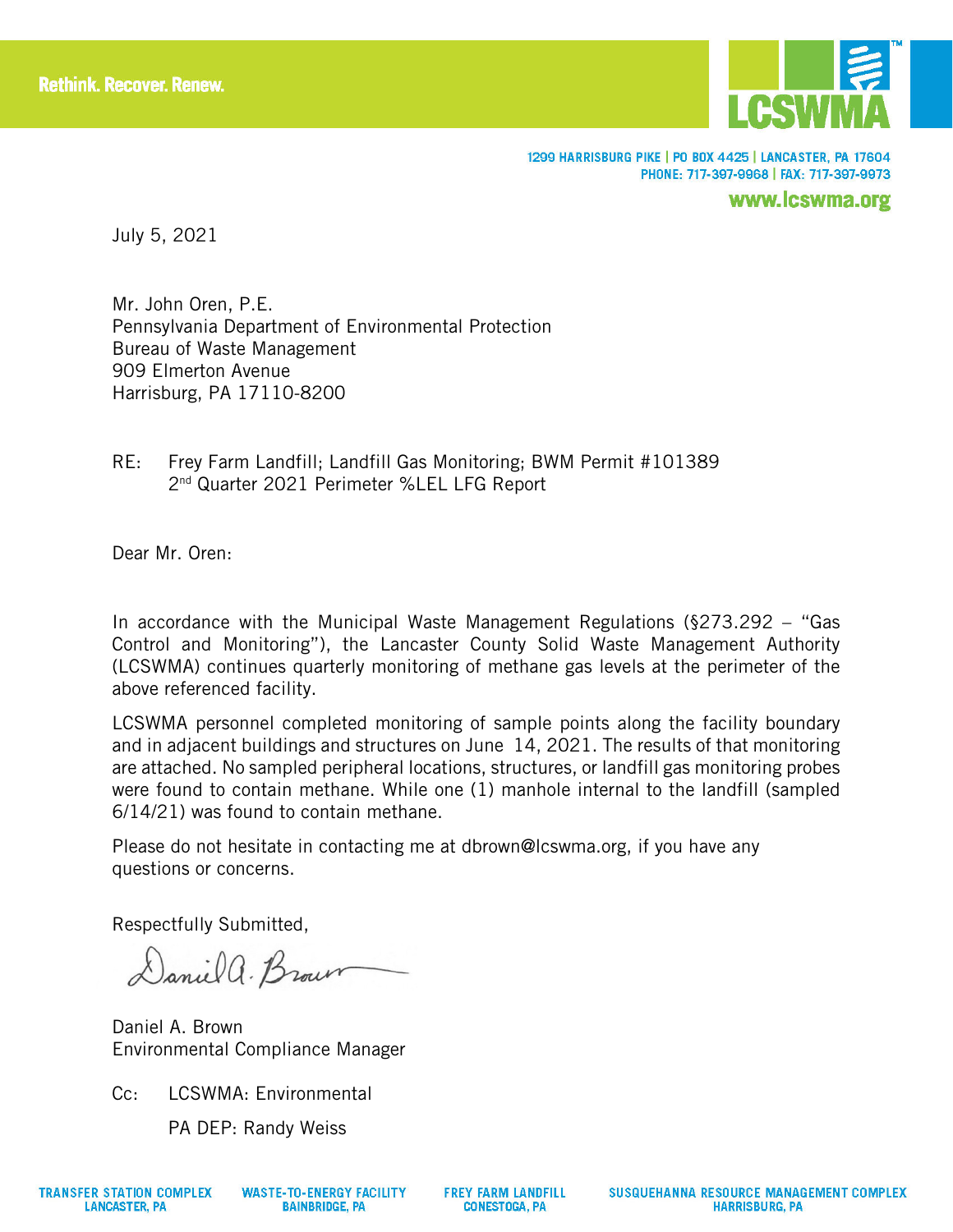## FREY FARM LANDFILL METHANE MONITORING PROGRAM SAMPLE POINT INSPECTION FORM

| <b>SAMPLE</b>    |                                             | METHANE LEVEL (as % LEL) |              |             |             |  |
|------------------|---------------------------------------------|--------------------------|--------------|-------------|-------------|--|
| <b>POINT</b>     | <b>DESCRIPTION</b>                          | <b>DATE</b>              | <b>DATE</b>  | <b>DATE</b> | <b>DATE</b> |  |
| <b>NUMBER</b>    |                                             | 3/25/21                  | 6/14/21      |             |             |  |
| 1                | PUMP STATION; AIR SPACE                     | $\mathbf{0}$             | $\mathbf 0$  |             |             |  |
| $\overline{2}$   | PUMP STATION; STRUCTURE INTERIOR            | $\mathbf{0}$             | 0            |             |             |  |
| 3                | <b>MANHOLE 1S</b>                           | 0                        | $\Omega$     |             |             |  |
| 4,5,6,7          | (DELETED)                                   | No Longer Monitored      |              |             |             |  |
| 8                | <b>SEE MAP</b>                              | $\mathbf 0$              | 0            |             |             |  |
| $\boldsymbol{9}$ | <b>SEE MAP</b>                              | $\mathbf{0}$             | 0            |             |             |  |
| 10               | <b>SEE MAP</b>                              | $\mathbf{0}$             | $\Omega$     |             |             |  |
| 11               | <b>SEE MAP</b>                              | 0                        | 0            |             |             |  |
| 12               | <b>SEE MAP</b>                              | $\mathbf{0}$             | $\Omega$     |             |             |  |
| 13               | <b>SEE MAP</b>                              | 0                        | $\Omega$     |             |             |  |
| 14               | <b>SEE MAP</b>                              | 0                        | 0            |             |             |  |
| 15               | <b>SEE MAP</b>                              | 0                        | $\Omega$     |             |             |  |
| 16               | <b>SEE MAP</b>                              | 0                        | 0            |             |             |  |
| 17               | <b>SEE MAP</b>                              | 0                        | 0            |             |             |  |
| 18               | FFLTP; INFLUENT PIPE GALLEY                 | 0                        | 0            |             |             |  |
| 19               | <b>MANHOLE 2PB</b>                          | 4                        | 4            |             |             |  |
| 20               | <b>MANHOLE 2IA-P</b>                        | $\mathbf{0}$             | 0            |             |             |  |
| 21               | MANHOLE 2IB-P                               | 0                        | 0            |             |             |  |
| 22               | NW CELL 2 (SEE MAP)                         | 0                        | $\Omega$     |             |             |  |
| 23               | <b>SEE MAP</b>                              | 0                        | $\Omega$     |             |             |  |
| 24               | <b>SEE MAP</b>                              | 0                        | 0            |             |             |  |
| 25               | <b>MANHOLE 3A-S</b>                         | 0                        |              |             |             |  |
| 26               | MANHOLE 3A-P                                | 0                        | 0            |             |             |  |
| 27               | FFMP005W                                    | $\Omega$                 | $\Omega$     |             |             |  |
| 28               | FFMP013W <sup>1</sup>                       | <b>NA</b>                | <b>NA</b>    |             |             |  |
| 29               | FFMP016W                                    | $\mathbf 0$              | $\mathbf 0$  |             |             |  |
| 30               | <b>TRUCKWASH DRAIN PIT</b>                  | 0                        | 0            |             |             |  |
| 31               | <b>MAINTENANCE BUILDING OFFICE</b>          | $\mathbf{0}$             |              |             |             |  |
| 32               | <b>MAINTENANCE BUILDING LUNCH ROOM</b>      | 0                        | $\Omega$     |             |             |  |
| 33               | MAINTENANCE BUILDING STORAGE AREA           | 0                        | 0            |             |             |  |
| 34               | <b>COMPLIANCE BUILDING LAB</b>              | 0                        | 0            |             |             |  |
| 35               | <b>COMPLIANCE BUILDING OFFICE</b>           | $\Omega$                 | 0            |             |             |  |
| 36               | FFLTP EQ. TANKS METER PIT                   | 0                        | 0            |             |             |  |
| 37               | <b>CELL 1 CLEANOUT</b>                      | No Longer Monitored      |              |             |             |  |
| 38               | <b>LASA PUMP STATION STRUCTURE INTERIOR</b> | $\mathbf 0$              | 0            |             |             |  |
| 39               | <b>LASA PUMP STATION AIR SPACE</b>          | $\mathbf{0}$             | $\Omega$     |             |             |  |
| 40               | <b>MANHOLE 4S</b>                           | 0                        | $\mathbf{0}$ |             |             |  |

Revised Date: Feb '11 - Added LFG Probe locations 49 through 56

<sup>1</sup> FFMP013W Location - Well Abandoned